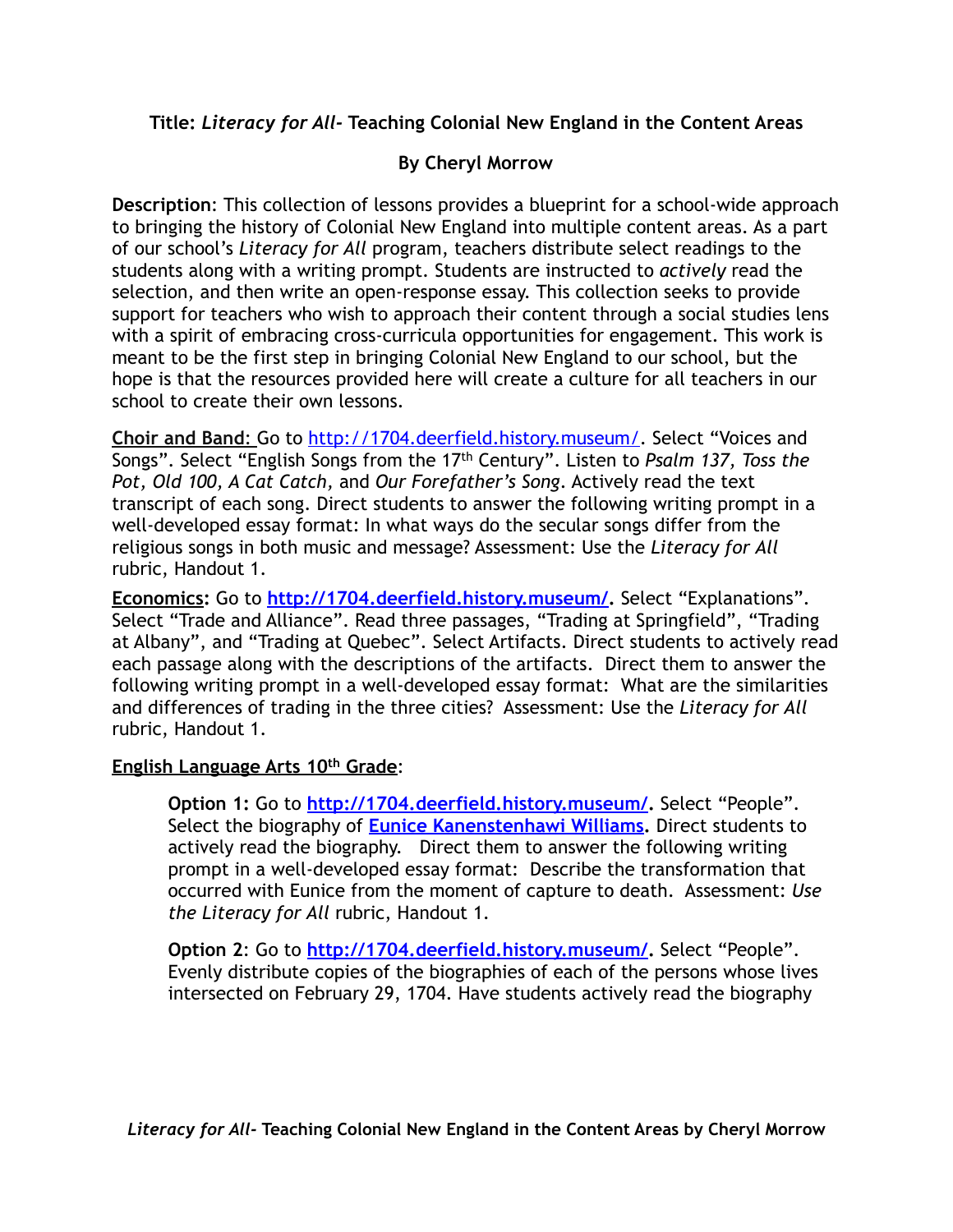they have received. Have students present a three-act play (the raid, the journey, the aftermath).

### **Family and Consumer Science (Home Economics):**

**Option 1:** <http://www.americancenturies.mass.edu/>. Select "Turns of the Centuries Exhibit". Select "Family Life". Direct students to actively read the descriptions for each time period presented. Direct them to answer the following writing prompt in a well-developed essay format: Compare and contrast what roles gender played in three time periods, 1680-1720, 1780-1820, and 1880-1920. Assessment: Use the *Literacy for All* rubric, Handout 1.

**Option 2:** Select a recipe from *Martha Washington's Book of Cookery* by Karen Hess. Direct students to actively read the narrative by Hess. Direct them to answer the following writing prompt in a well-developed essay format: What are the origins of the recipe chosen and what made the recipe unique to colonial America? (Cooking is optional, but recommended if possible.)Assessment: Use the *Literacy for All* rubric, Handout 1.

**French:** Go to<http://1704.deerfield.history.museum/>. Select "Voices and Songs". Select "Creation and Deeptime Stories". Select the "Heritage of the Circle". Listen to the narrative in both French and English. Direct students to actively read both versions of the narrative. Direct them to answer the following writing prompt in a well-developed essay format: Compare and contrast the French and English versions of the narrative. Assessment: Use the *Literacy for All* rubric, Handout 1.

**Health Sciences Academy and Agri-science**: Provide excerpts from *Curious Customs and Cures* by Robert Ellis Cahill and direct students to answer the following writing prompt in a well-developed essay: Compare and contrast the Indian rituals and remedies with the medicine practiced by colonial quacks. This book is donated by Cheryl Morrow to the Hillcrest High School Library. To further supplement the study of this topic, choose *How Indians Use Wild Plants for Food, Medicine and Crafts* Revised ed. Edition by [Frances Densmore](https://www.amazon.com/Frances-Densmore/e/B001IR1HVA/ref=dp_byline_cont_book_1). Assessment: Use the *Literacy for All* rubric, Handout 1.

**Math Literacy:** Go to<http://1704.deerfield.history.museum/>. Select Maps. Select three maps: **[The Raid on Deerfield](http://1704.deerfield.history.museum/popups/maps.do?shortName=deerfield)**, **[The March to Canada](http://1704.deerfield.history.museum/popups/maps.do?shortName=march)**, and **The Northeast [Showing Native Homelands and Movements](http://1704.deerfield.history.museum/popups/maps.do?shortName=movements)**. Direct students to actively read the descriptions for each time period presented. Direct them to answer the following writing prompt in a well-developed essay format: Using the maps, describe the lives and events that intersected the night of the raid on February 29, 1704. Use the *Literacy for All* rubric, Handout 1.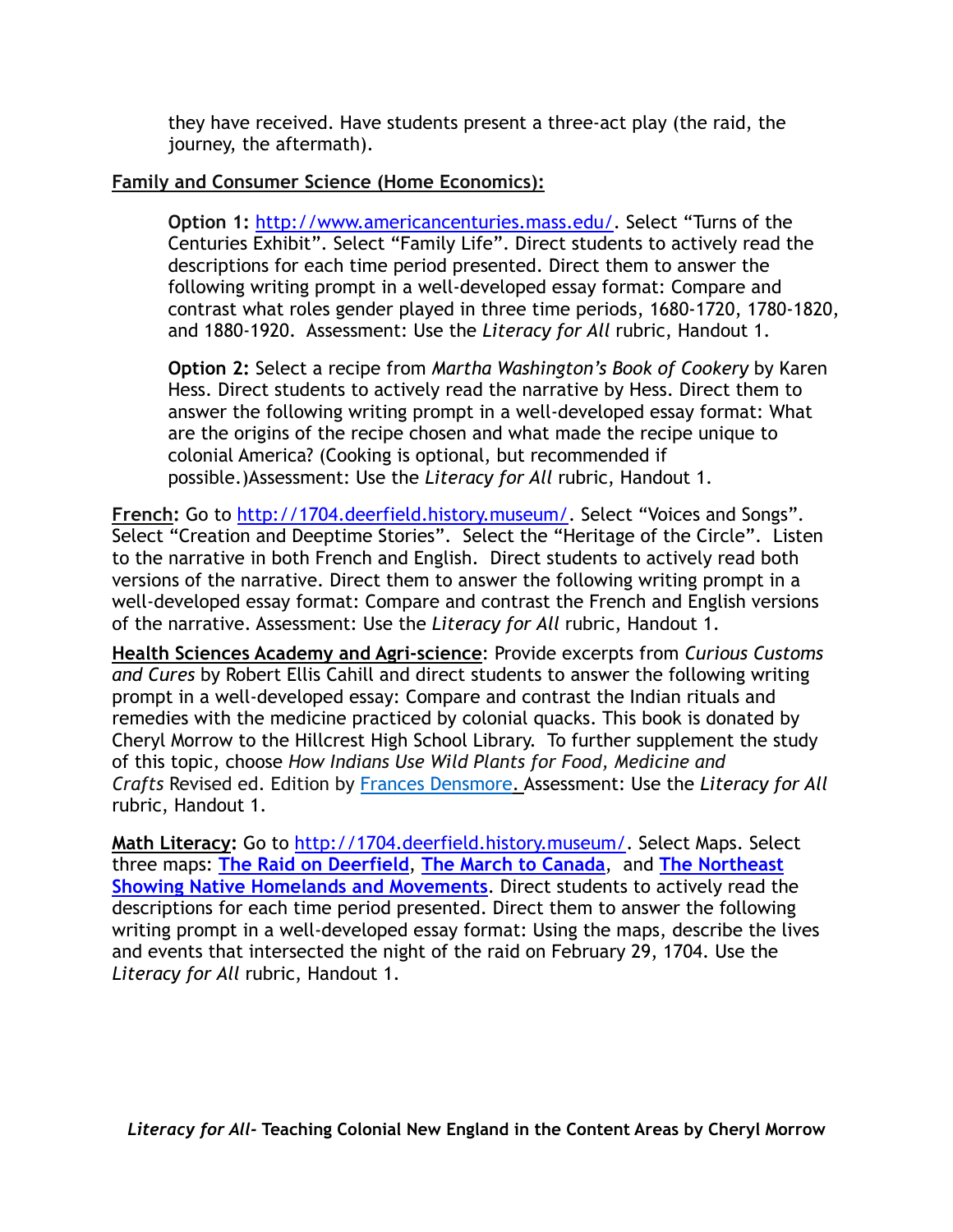Science: Go to [http://1704.deerfield.history.museum/.](http://1704.deerfield.history.museum/) Select "Explanations". Select "Epidemics and Social Disorder" by Kevin Sweeney. Direct students to actively read the essay. Direct them to answer the following writing prompt in a well-developed essay format: How did the invisible invaders of disease impact the lives of Native communities during the 1500s and 1600s? Assessment: Use the *Literacy for All* rubric, Handout 1.

## **U.S. History:**

**Option 1:** Go to **<http://1704.deerfield.history.museum/>.** Select "Explanations". Select "Slavery and the Slave Trade in Colonial New England" by Joanne Pope Melish. Direct students to actively read the essay. Direct them to answer the following writing prompt in a well-developed essay format: Describe the ways in which "whites, blacks, and Indians lived in New England in a variety of shifting conditions of freedom and servitude." Assessment: Use the *Literacy for All* rubric, Handout 1.

**Option 2**: Go to [http://www.americancenturies.mass.edu/.](http://www.americancenturies.mass.edu/) Select "African Americans in Early Rural New England". Direct students to actively read the three passages "Three Centuries of African Americans". Direct them to answer the following writing prompt in a well-developed essay format: Compare and contrast the lives of African Americans in three different periods of time, 1680-1720, 1780-1820, and 1880-1920 in New England. Assessment: Use the *Literacy for All* rubric, Handout 1.